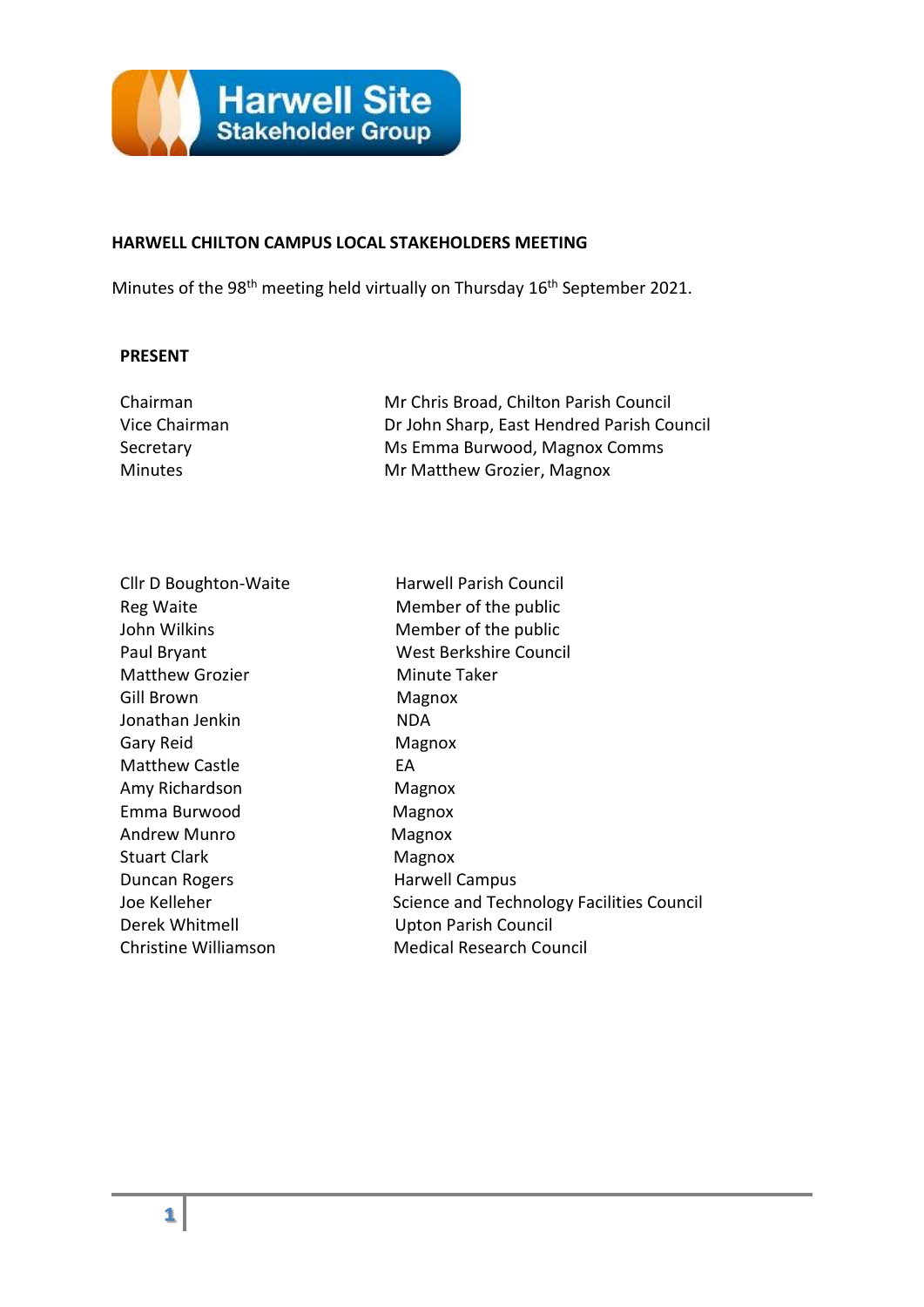### **1. Chairman's Remarks**

- Chris Broad welcomed all attendees to the 98th Harwell SSG meeting and opened by recognising the slow return to normality following Covid-19, discussions would take place with the NDA to understand how future meetings would operate i.e.in person rather than virtual.
- Work at Harwell has continued at an impressive rate despite covid restrictions which shall be covered in later in the meeting by Andy Munro, Harwell Site Director. This includes a video on the demolition of Building 551.
- The SSG Chairs had a meeting in April where NDA findings and changes implemented following the Holliday report were discussed.
- Regular catch-up sessions with the site, have been very useful and have ensured continuous engagement.
- In June there was a virtual NDA SSG meeting, the concern raised was a perceived threat to secretarial support that the SSGs get. The secretarial support is key to the SSGs and this perceived threat has subsequently been removed. There was also discussion over an ONR review but unfortunately the ONR are not with us today so we will not have an update on that.
- A local item of interest is a new food and drink outlet opening up in September on the campus, this can be used by the local community.
- Of wider campus interest Angus Horner is stepping down from the Campus Joint Venture. Angus has done an amazing job in changing the campus and transforming it to a site of international importance.

# **2. Apologies for Absence**

| Susan Adams   | Magnox |
|---------------|--------|
| Jon Blackmore | Magnox |
| Neil Doggett  | ONR    |

### **3. Minutes of 97 th SSG meeting**

These were taken as a true and accurate record of the meeting.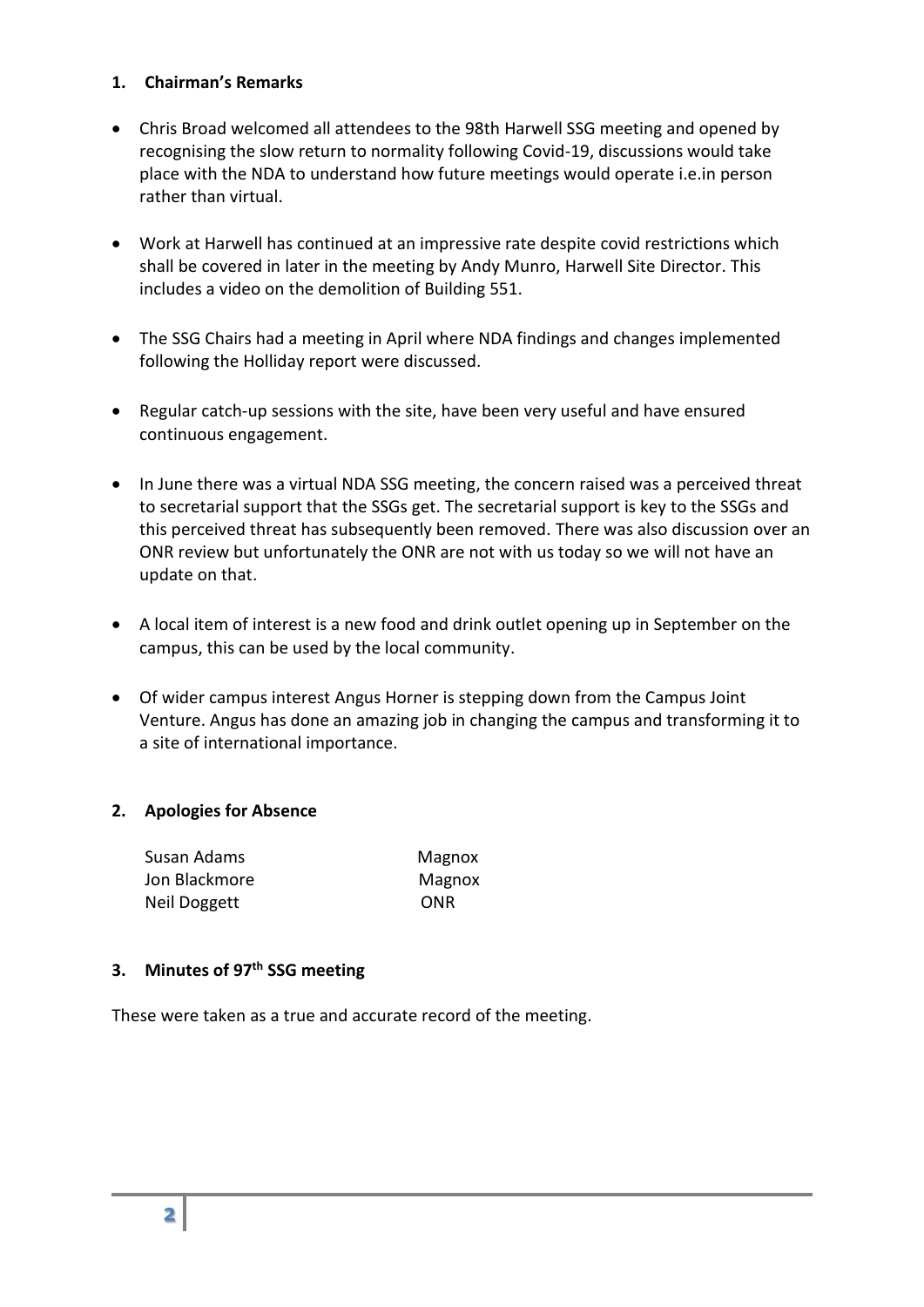## **4. Magnox Harwell Licensed Site Matters**

## **Site Director Report – Andy Munro**

# **Covid-19**

- A reminder that the site originally shut down in March 2020 when the first pandemic lockdown was announced. That shutdown continued for 16 weeks, with only a few members of staff on site for security and maintenance. Many staff continued to work from home during this time.
- The site was back to full operations by mid-September 2020 with the majority of staff working from home and those on site adhering to the covid company standard (S-192). Although the company has relaxed restrictions a little the majority of Magnox covid restrictions are still in place to ensure workplace transmission is eliminated as far as reasonably practicable.

## **Site Operations**

- Each Magnox site has been assigned an operational level from level 1 (full operations) to level 5 (full site shutdown) with Harwell currently Level 1. This will enable the company to adjust site operations based on local covid outbreaks more effectively.
- The site has had the full requested budget this year and indications are that the site will get its requested funding for next year enabling all planned programmes to progress.
- Across Harwell and Winfrith 70 new members of staff have been recruited which is a huge number of new staff to site with more onboarding and vacancies published.

# **Health, Safety, Security, Environment, and Quality**

- Total recordable incident rate (TRIR) we now have a TRIR of 0.27 (0.35 at the last SSG meeting). This measures the numbers of injuries against hours worked and our target is to return to a TRIR of 0. There have been no injuries since February 2021.
- Regulatory Issues:
	- There are some outstanding issues regarding Site Emergency Arrangements as covid restrictions have limited what can be done. There are a series of ONR witnessed exercises planned to address this.
	- The management systems improvement project has seen good progress.
- Environment:
	- There has been difficulty in recruiting a new head of environment, the previous incumbent has been seconded back into the role until a permanent replacement is found.
	- Errors were noticed in our historic pollution inventory submitted to the EA and this resulted in the inventory being submitted late which is a breach of the permit, no environmental breaches but the EA had to take appropriate action.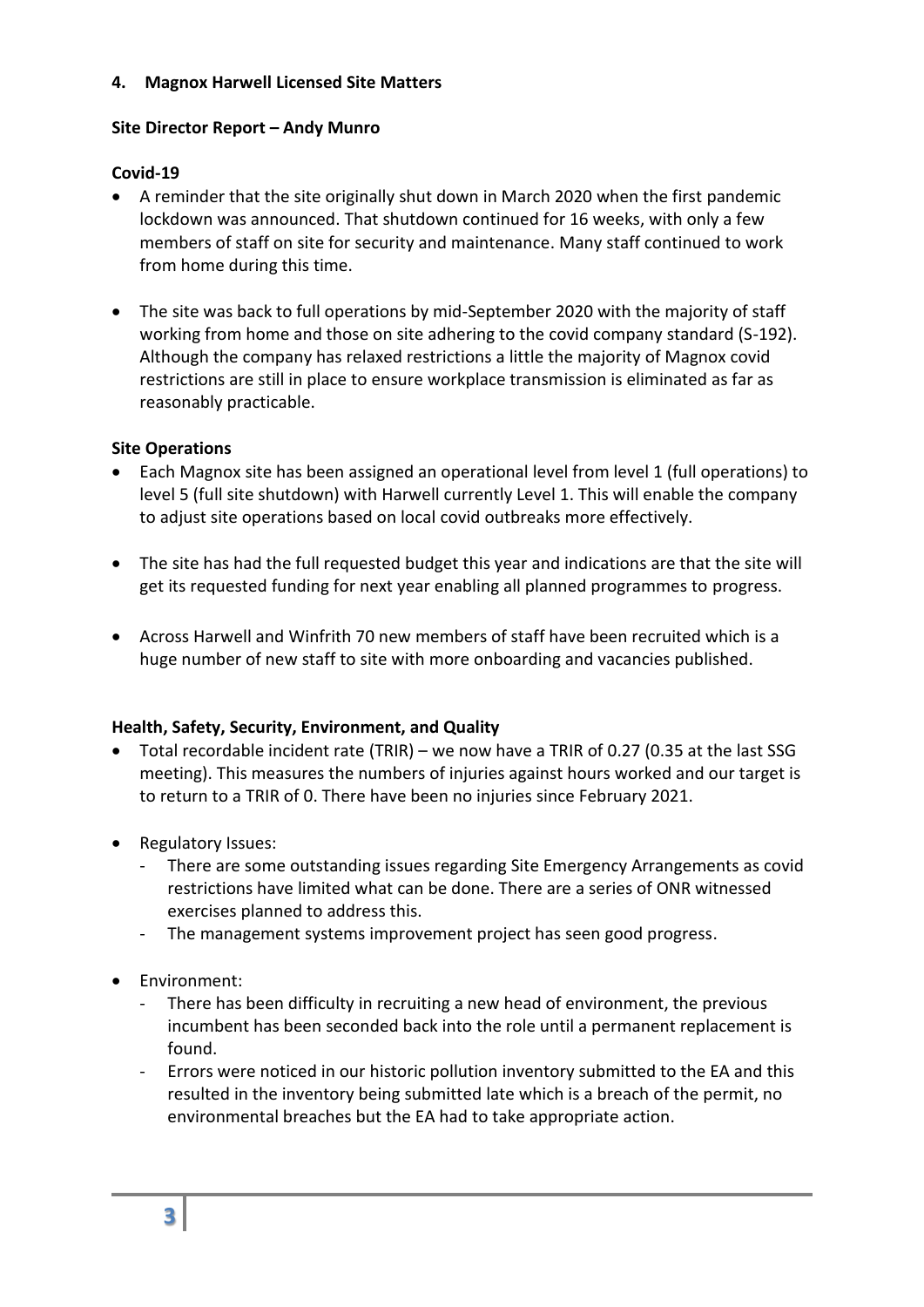### **Current Programmes**

- Nuclear materials transfer (NMT) Transportation of legacy waste to Sellafield is our biggest hazard reduction project on site:
	- 4857 drums shipped to date (4707 in March this year).
	- 73.1% of total drums (70.8% in March).
	- 27% of activity removed (23.4% in March).
	- Target to be 75-77% complete by March 2022.
	- Project completion in 2024-2025.
- Retrieval of remote handled intermediate levelled waste (RHILW):
	- Intermediate level waste retrievals 192 tubes remaining.
	- Waste Encapsulation Plant (WEP) active commissioning resumed 38% complete.
- Legacy waste shipments (low level and very low level waste):
	- Getting waste ready to ship off site with gamma assay characterisation ongoing.
	- 25 shipments scheduled by the end of March.
- Liquid Effluent Treatment Plant (LETP) land remediation:
	- We are on track for contractor site demobilisation by the end of the calendar year.
	- Since May 2021 6,000 metric tons of waste material has been removed.
- Off-site discharge pipe disposal:
	- Disposal of off-site discharge pipeline commenced in June 2021.
	- Undergoing off-site decontamination using ultra high pressure water jetting at contractor site.
	- Material will be recycled into metal market.
	- 192 pipes shipped off-site to-date (12 pipes per shipment).
	- Completed by December 2022.
- Decommissioning programmes currently underway:
	- B220, our biggest decommissioning project. The decommissioning planning is well underway and we are down to a number of options that will be assessed and the final option selected in October. The writing of the radiological characterisation plan is underway.
	- B459, another legacy radiological facility is progressing with the decommissioning planning as well.
	- B418, the old linear accelerator by the fermi gate is currently undergoing asbestos surveys and will commence physical characterisation and post operational clean out activities this financial year.
	- B351, we have some ancillary buildings that we are looking to demolish with physical work on B351.15/.28 starting February 2022.
	- B404, work due to commence on planning the decommissioning and demolition in January 2022.
	- B551, this facility has now been demolished and accounts of 70% of the footprint reduction across Magnox. Completed on budget and 4-weeks ahead of schedule but most importantly with an exemplary safety record this project is an example for future projects across sites.

### **Magnox Socio-Economic**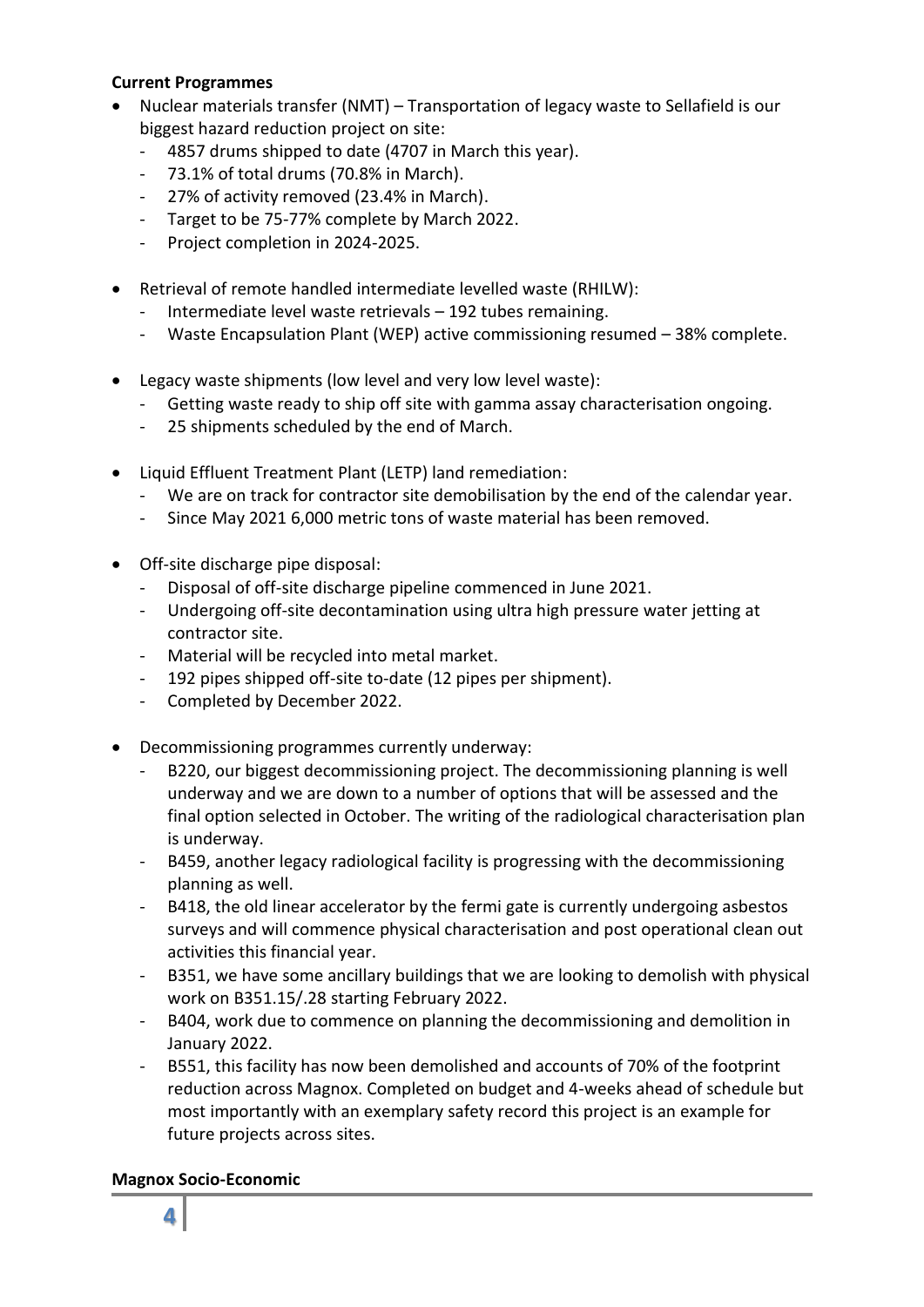## **Emma Burwood delivered the update on the Magnox socio economic scheme**

- This year we have only received two local applications to date, Chilton girl guides and the River room project in Sutton Courtenay. There is still money available from the scheme, so please encourage any local community groups to apply if they fit the criteria. [https://www.gov.uk/government/collections/magnox-working-with-our-communities.](https://www.gov.uk/government/collections/magnox-working-with-our-communities)
- This year the scheme will probably close towards the middle of February 2022.

## **Closing Comments**

• It has been a fantastic 6 months for the site since the last SSG and hopefully work on decommissioning the site will continue to progress as it has.

# **A time-lapse video showing the decommissioning of B551 was shown to the SSG.**

## **Questions:**

Q1: How much time has been lost to the site long term plan as a direct result of covid. A1: It's difficult to quantify but currently we think 12-18 months.

Q2: When can the lifetime plan you refer to be shown to the Harwell Campus and our development colleagues to aid the planning of future developments? A2: It needs to be confirmed and have final approvals and sign-off but hopefully the first half of next year.

### **5. Reports**

# **a) Nuclear Decommissioning Authority (NDA)– Jonathan Jenkin**

- With the easing of the Covid lockdown restrictions there has been a steady return to the office and going forward the NDA expects a progressive return to more face-to-face engagement with stakeholders and sites but augmented with the use of virtual technology as has been used during lockdown.
- With respect to Site Stakeholder Groups there is going to be a consultation with the different stakeholder groups to understand what the stakeholder groups want going forward.
- The NDA have published their annual report and accounts from  $2020 2021$  on  $21<sup>st</sup>$  July. Significant progress was able to be made but total expenditure was understandably lower than budgeted.
- The NDA Strategy 4 was officially published on  $18<sup>th</sup>$  March following ministerial approval. This was following an extensive 12-week consultation process.
- The NDA Business Plan (2021 2024) was published on the 22<sup>nd</sup> March. This was following an extensive 12-week consultation process.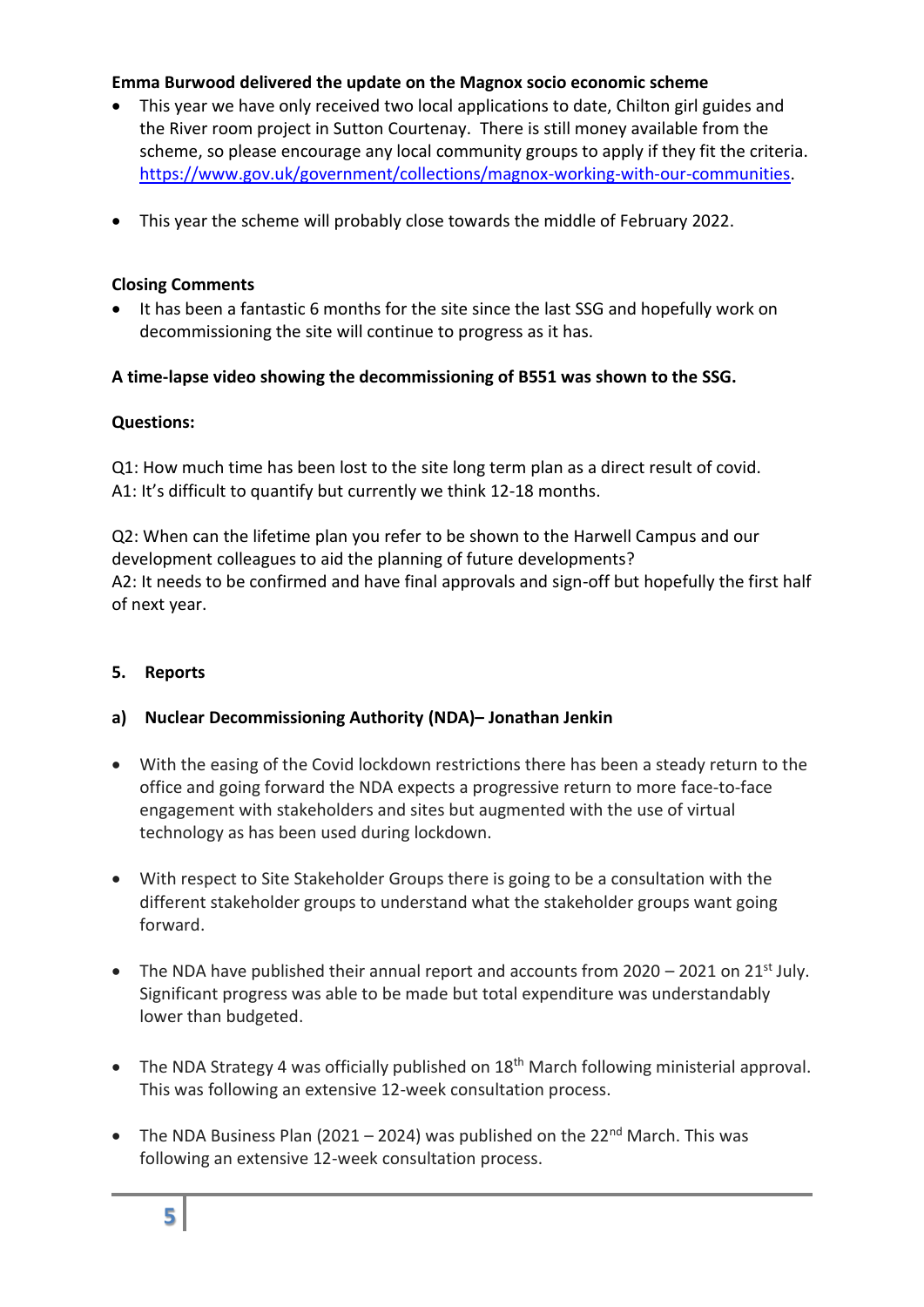- The first NDA Sustainability Report was published on the 8<sup>th</sup> March. This covers how the group is investing in people, communities, and protecting the environment for the long term.
- The NDA has published its most recent Gender Pay Gap Report 2019/20 on the 24<sup>th</sup> March. Across the group the pay gap has reduced but the report covers five main focus areas to address the gender pay gap.
- As part of the NDA group development the NDA has announced a new top team for the group – the NDA Group Leadership Team (GLT). The aims of this group are to work more collaboratively across the group and break down some of the barriers that have existed between the operating barriers. This comprises the NDA corporate centre CEO and executives and CEOs / MDs of each of the subsidiary companies.
- Low Level Waste Repository became an NDA subsidiary operating company on  $12<sup>th</sup>$  July. This is a step towards creating a single waste division early next year.
- Dounreay also transferred to NDA ownership on the  $1<sup>st</sup>$  April.
- Dounreay Hazard Reduction is making good progress with 1,810 tonnes of radioactive coolant retrieved from the Prototype Fast Reactor. This project is on the critical path for the decommissioning of the site.
- Nuclear Transport Solutions;
	- A new NDA group transport company launched on  $30<sup>th</sup>$  April 2021.
	- Brings together Direct Rail Services, International Nuclear Services, and Pacific Nuclear Transport Solutions.
- As was recently announced the NDA is due to decommission the seven Advanced Gas Cooled Reactors. EDF energy shall defuel the reactors when they cease operations and then the reactors shall be handed over to Magnox to decommission and demolish the reactors.
- Government and NDA have published their response to the Magnox Inquiry and Departmental Review. Key changes since 2017 in response to the report include:
	- New operating model
	- Strengthened legal, commercial, and assurance functions
	- New group leadership team
- The Government published the departmental review. This is a periodic check that Government departments carry out which reviews their arm's length bodies to ensure they are fit for purpose. This made 27 detailed recommendations and in the NDA will be reporting how they are intending to respond to those recommendations, it did however broadly endorse the NDAs continuing function as an arm's length body.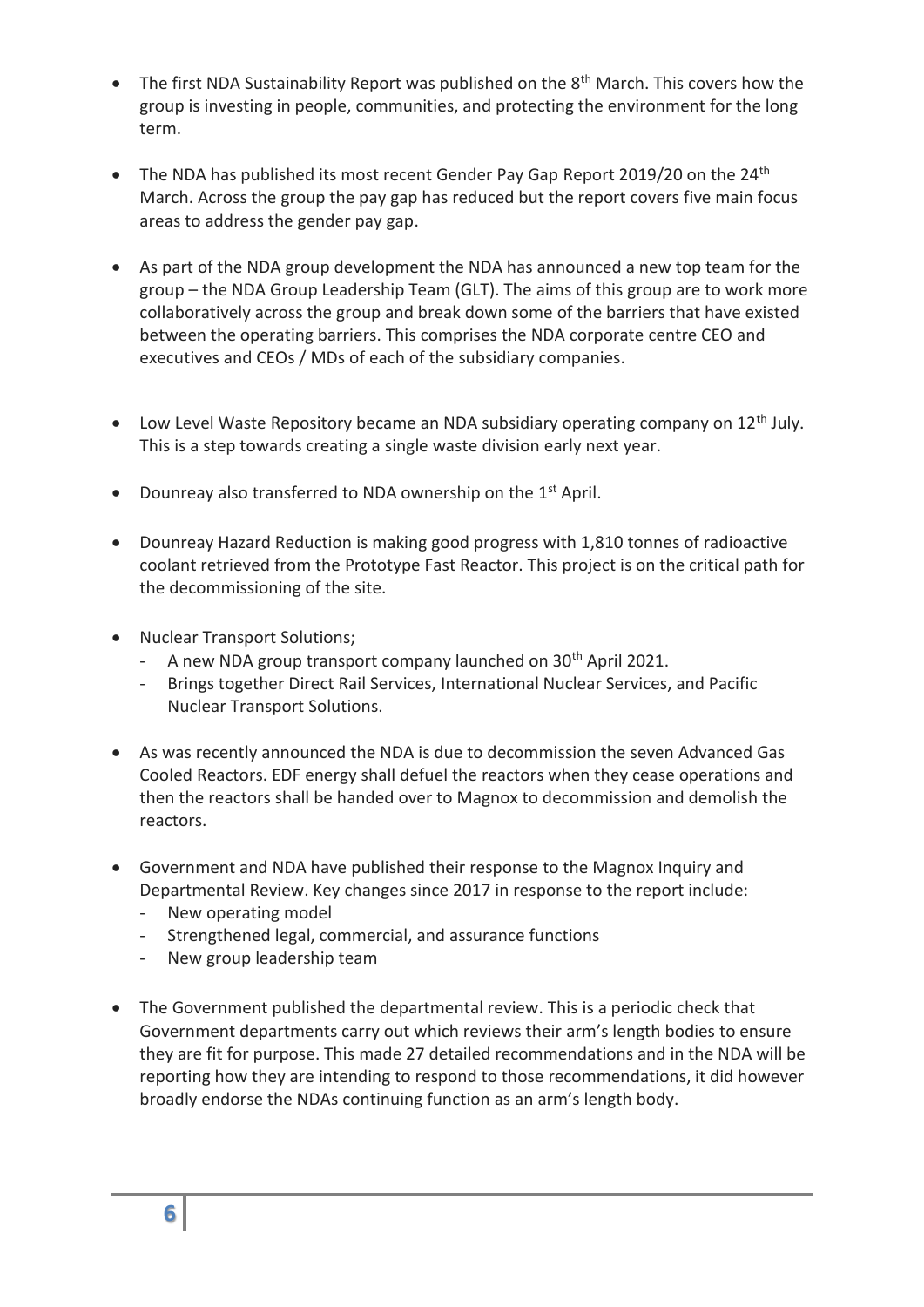- The "Sort and Seg" competition which was launched in July 2020 had been increased from having £3.9m to award to £5.5m. This was due to the high level of interest in the competition. Successful companies include:
- NDA supply chain event has been moved to the  $3<sup>rd</sup>$  February 2022, this has been delayed twice due to Covid-19.

### **No Questions**

## **b) Environment Agency (EA) – Matthew Castle**

- Matthew started by highlighting key areas from the EA report.
- Covid-19 is still with us so for the time being the EA advice continues to be to work from home where possible. But there are currently no restrictions on site inspections as long as a risk assessment is in place.
- There are four planned inspections this year:
	- Quarter 1 Inspection covers gaseous discharge systems (Completed 29<sup>th</sup> June).
	- Quarter 2 inspection covers the environmental monitoring programme (Rearranged to the 20<sup>th</sup> September).
	- Quarter 3 inspection covers environmental leadership and capability (Date TBD).
	- Quarter 4 inspection covers radioactive waste management which is planned to be undertaken jointly with ONR (Date TBD).
- The EA were satisfied with the outcomes of the Quarter 1 inspection and there were no non-compliances with the permit or unexpected findings. Some advice was provided. There was some good practice noticed with respect to the condition of the plant and sampling equipment.
- At the last SSG a potential non-compliance was reported with respect to the submission of the pollution inventory. Magnox reported a number of errors and in correcting the data it meant they couldn't meet the deadline for submission. The data was submitted to the new date specified when the error was reported. Magnox carried out an investigation into the event and identified some improvements around the procedures and training which should mitigate against a reoccurrence. This was confirmed as a noncompliance as it is a permit requirement but taking account of the proactive approach from Magnox (reporting the errors, putting corrective measures in place), and the fact no damage was had to the environment the event was classed a category 4 (minor breach).
- Another event was reported with respect to an aqueous discharge. This is not Harwell specific but affects all sites and the investigation is ongoing. The report will be shared at the next SSG.

### **Questions:**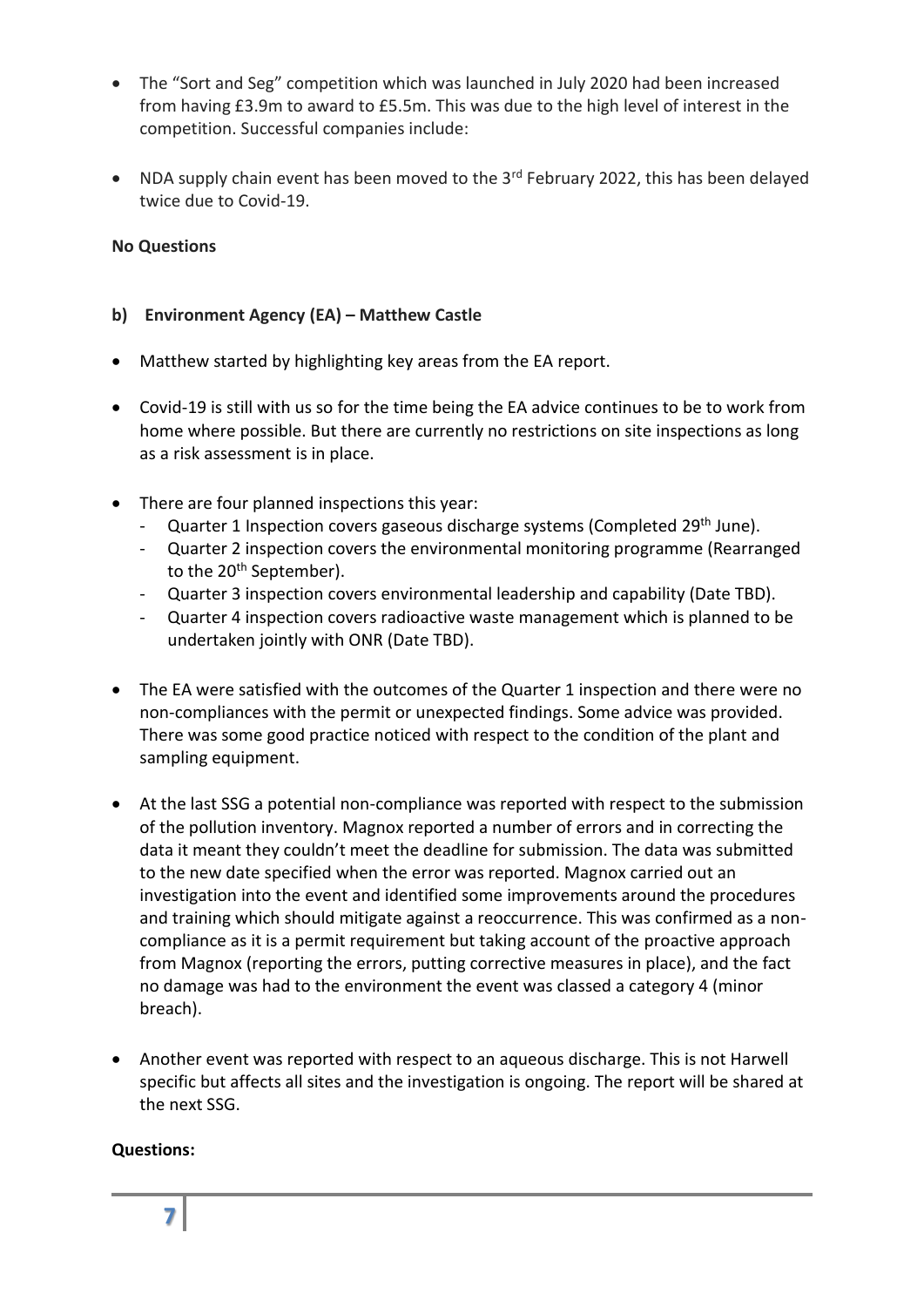Q1: In the last SSG there was a discussion of a the discharge of oil into the Lydebank brook. Was the source of this discharge discovered?

A1: Magnox conducted a full investigation and couldn't find the original source of the oil discharge. The important point is they took the right actions to stop the discharge and stop the oil spreading down the brook.

## **6. Campus Matters**

## **a) Harwell Campus Joint Venture Partnership – Duncan Rogers**

- The Zeus building that was completed this year has received an award for best commercial development (OxProp) which we are all proud of. The first letting has been secured in that building to a vaccine manufacturing company, another major letting is nearing completion.
- Other developments ongoing:
	- Quad Two building well under way and project for completion February 2022.
	- Starburst Garden is a landscaped area that is completed.
	- The BEPO building is on programme and projected to complete next month.
- Building 150 which is of interest to the NDA as they are taking up occupation, is progressing and is due to complete in Q4 this year.
- Project starting next month to build a number of buildings near the lagoon area.
- The DiSH food and beverage outlet located just of Curie avenue will be opening up next week and that is an exciting addition to the campus.
- There are a number of projects in early planning stages.
- The European Space Agency has received planning approval for their conference centre.
- STFC have also received approval for the national quantum computing centre in April.

### **Questions:**

Q1: Can anything be said about how Harwell based companies have contributed to the manufacturing and production of covid vaccines?

A1: Unfortunately, I cannot add a huge amount to what is already out there. A lot of companies on the site were involved in the initial response in making or innovating instrumentation such as ventilators when the NHS was under extreme stress. The company leasing out part of the Zeus building was involved in the manufacture of the AstraZeneca vaccine and will be going forward.

# **b) Science and Technology Facilities Council – Joe Kelleher**

• No presentation today but questions can be answered.